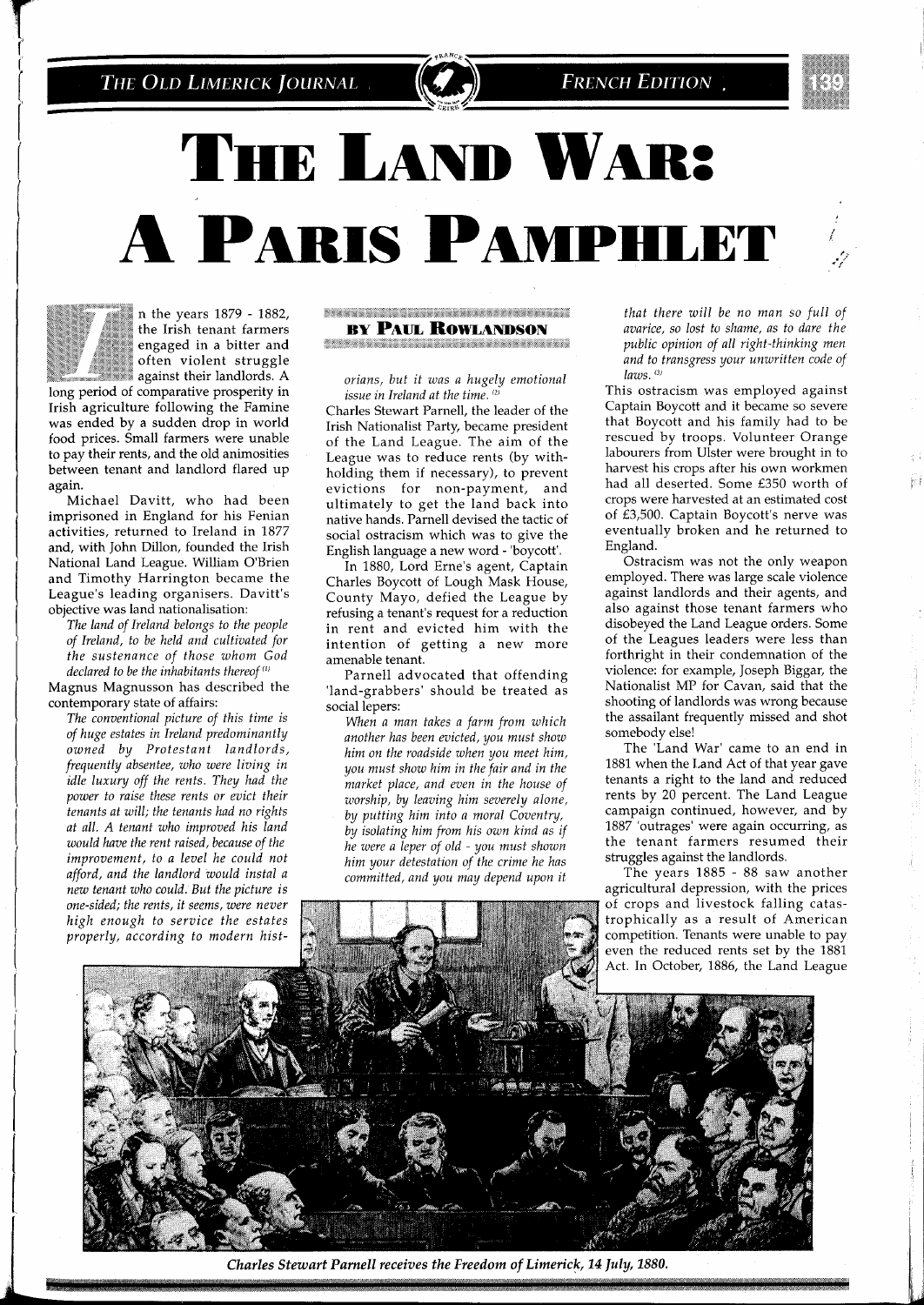leader and *United Ireland* editor, Timothy Harrington, proposed what became known as 'the Plan of Campaign' which F.S.L. Lyons has described as follows:

... *a device for collective bargaining on individual estates. Where a landlord refused to lower his demands voluntarily the tenants were to combine to offer him reduced rmts. If he declined to accept these, they were to pay him no rents at ull, but instead to contribute to an 'estate fund' the money they would have paid him if he had accepted the offer. This fund was to be used for the maintenance and protection of the tenants who were certain to be evicted for putting this policy into practice* ... *As for the landgrabbers, for them there remained, as before, the boycott. 'That the farms thus unjustly evicted will be left severely alone, and everyone who aids the evictions shunned, is scarcely necessary to say'.* (United Ireland, *23 October,*  1986). (4)

While the Plan of Campaign was neither as brutal nor as extensive as the Land War, it nevertheless developed into a bitter conflict, especially in counties Tipperary, Limerick and Kerry.

The Roman Catholic clergy in Ireland generally either supported or turned a blind eye to the Plan of Campaign. Many priests were actively involved in supporting it and some were imprisoned for their activities. The Archbishop of Dublin, Dr. Walsh, and the Archbishop of Cashel, Dr. Croke, were prominent supporters.



*Bishop Edward Thomas O'Dwyer.* 

The British Government tried to enlist the aid of the Pope in its attempt to end the Plan of Campaign and this aroused the anger of Irish Catholics who supported it. But there were elements within the Church who opposed the boycott, and two bishops independently complained to the Vatican about the Plan of Campaign and the involvement of priests in it.

The Pope ordered the Supreme Congregation of the inquisition 'to subject the matter to serious and careful examination.' Monsignor Persico arrived in Ireland in 1887 to investigate. He reported to the Vatican, and on 20 April,

# **FRENCH EDITION**

1888, the Pope issued a decree which included the following passage (translated from the French of **a**  pamphlet published in Paris in 1890 by the Irish Loyal and Patriotic Union):

*Hence the question was proposed to theii Eminences the Cardinals of fhk Congregation:-Is it permissible, in the disputes between landowners an@. tenants in Ireland to use the mearih known as the Plan of Campaign and boycotting? After long and mature deliberation their Eminences unanimously answered in the negative;and the decision was confirmed by the Holy Father.* . .(5)

At that time, the Plan of Campaign was being put into effect on the Glensharrold estate near Ardagh, County Limerick. The Roman Catholic Bishop of Limerick, Dr. Edward O'Dwyer, supported the Papal decree against the Plan of Campaign and did his best to ensure that it was observed. He intervened in the Glensharrold estate dispute and, by negotiation, arrived at settlement terms which he thought were very favourable for the tenants. The respective figures (as given in the I.L.P.U. pamphlet) were:

we ur the att Di  $of$  $\mathop{\rm in}\nolimits\emptyset$ pų Ъy th  $th$ A cđ  $\mathbf{O}^i$ 

Rent Arrears due to March,

| Payment to be accepted £384.00    |  |
|-----------------------------------|--|
| Arrears to be forgotten £2,227.00 |  |
| Rents - Old rent £738.00          |  |
|                                   |  |
| Gross Annual Reduction£354.00     |  |

This episcopal intervention was not



*Police baton-charge the crowd at Limerick.*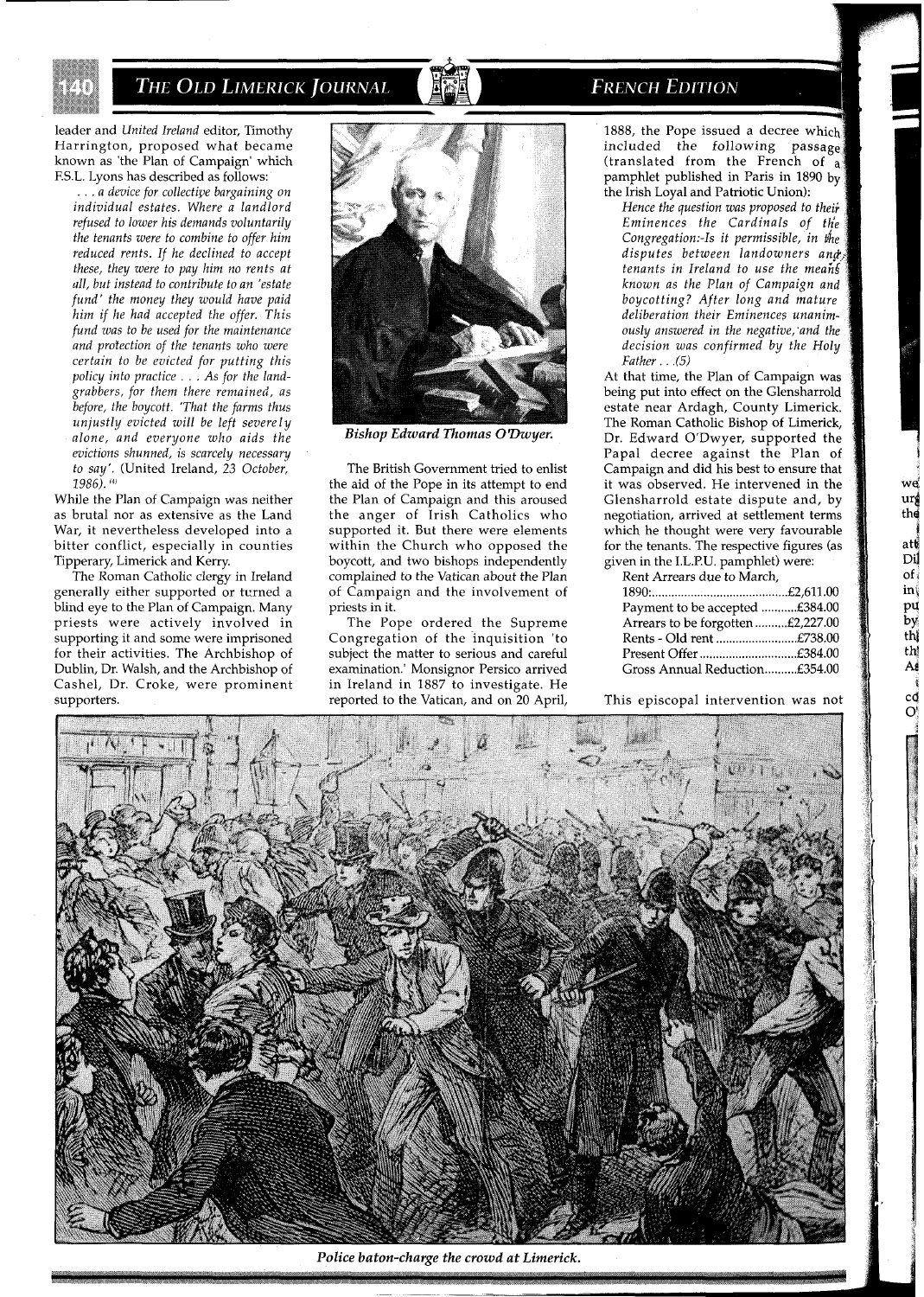

*John Dillon.* 

welcomed by the nationalist leaders who urged the Glensharrold tenants to reject the settlement terms.

Bishop O'Dwyer than came under attack from the Nationalist MPS, John Dillon and William O'Brien. The details of the charges and counter-charges made in the course of this bitter dispute were published in the 1890 pamphlet issued by the Irish Loyal and Patriotic Union, at that time the major unionist body and the forerunner of the Irish Unionist Association.

The pamphlet consists of press<br>rrespondence between Bishop correspondence between O'Dwyer and John Dillon and the editor

of the *Freeman's Journal,* the leading nationalist newspaper of the day. An I.L.P.U. commentary linked the various items. (6)

At the same time as the Glensharrold dispute was coming to the boil, the British Government sent a mission to the Holy See purportedly to negotiate on matters concerning Malta. In fact, it appears that this mission also raised the Plan of Campaign issue. Certainly nationalists were convinced that this is what happened, and were furious at this intervention.

John Dillon made a speech in the House of Commons on 11 July, 1890, in the course of which he was reported to have said certain things which enraged Bishop O'Dwyer. The *Freeman's Journal*  account of Dillon's speech included the following words (this and all further quotations are taken from the I.L.P.U. pamphlet):

*There was no fouler stain cast on the people of England, and no more intolerable grievance inflicted on the people of Ireland, than when the right honourable gentleman (Balfour, the Irish Secretary), succeeded in getting his Holiness to send an agent to trade on the reverence of the Irish people.* 

Dillon also referred to O'Dwyer: *Dr. O'Dwyer, the Catholic Bishop of Limerick, had written a letter which was one of the most cowardly and dastardly ever penned. The Bishop was the servant of the Government.* 

(Dillon here referred to a letter sent by O'Dwyer to an archdeacon in Ardagh,

# **FRENCH EDITION**



юÊ 과

Co. Limerick, recommending the Glensharrold settlement terms). As soon as O'Dwyer read the account of Dillon's speech, he wrote to the editor of the *Freeman 'S Journal:* 

.. Sir, I am almost ashamed of myself *to waste so many words on this,' gentleman's personal offensiveness t6 myself when I read the language which,.? he dares to use towards the august and sacred person of the Vicar of Christ. It is no disgrace but an honour for a poor, simple Bishop to receive a few spatters of the dirt that is flung at the representative of his Divine Master. If only I could get it all, and be covered with opprobrium while I lived, so as to spare our old Catholic nation the shame before the world that one of the foulest charges ever levelled against the successors of St. Peter was hurled at Leo XIII amidst the cheers of English Protestants and English unbelievers by one who professes to be a member of the Church* . . . *here is a Catholic boasting of his Catholicity, the friend of bishops and Archbishops, using the privileges of the faith in order to get near the Father of the Faithful and stab him in the back* . . . *Was ever so desperate, so recklessly and wildly desperate a charge made by any Catholic in the greatest drunkenness of excess comparable to this - that Leo XIII trafficked in the reverence of a Catholic people for his own purposes, pretended to teach them the duties of the Christian life, whereas for some bribe or other that he got from the English Government he was leading them deliberately astray?* 



*The assassination of Lord Mountmorris* - *as seen by the French.*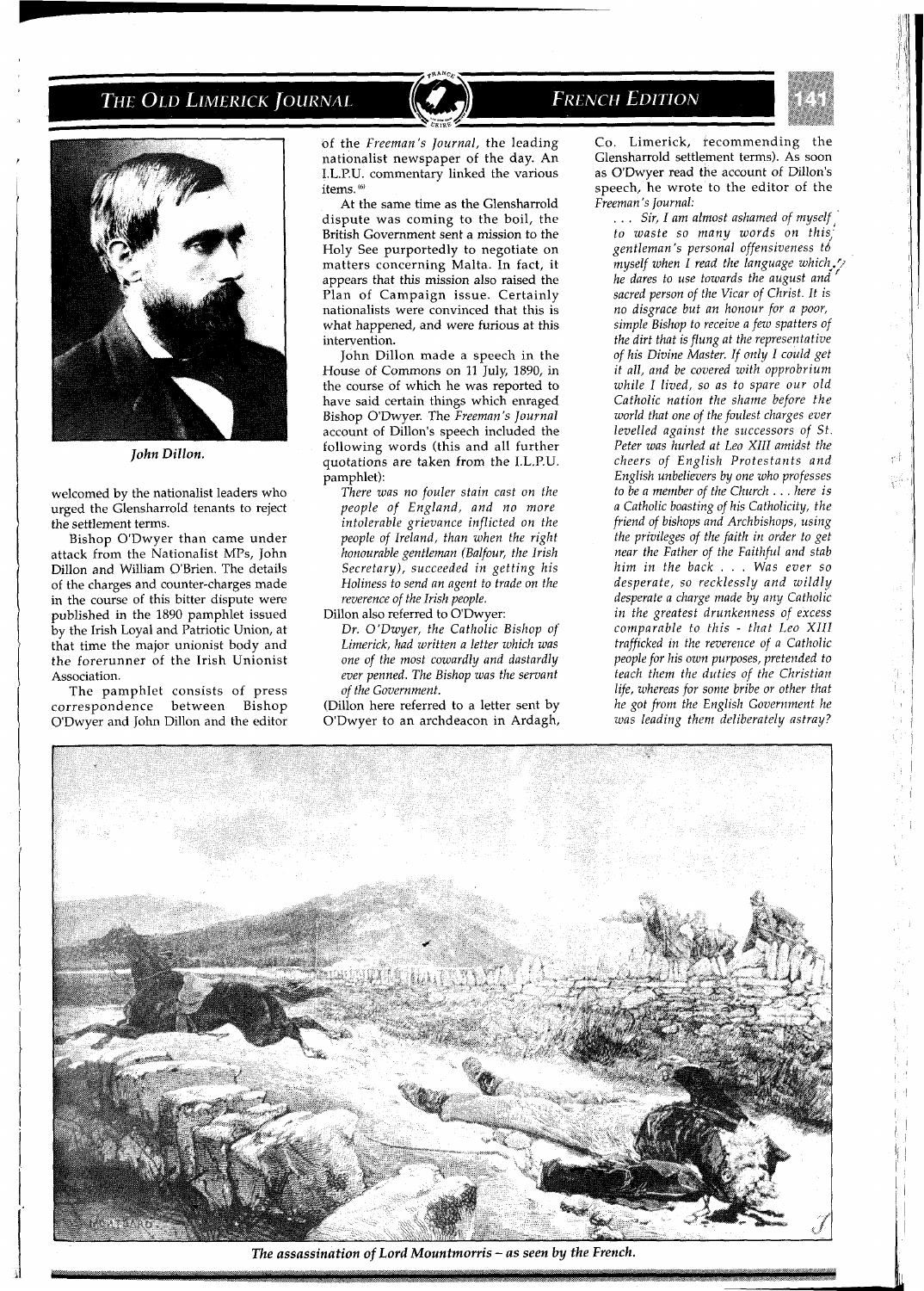

*A Scots Greys charge at Limerick, from the 'London Illustrated News: 29 October, 1881.* 

*Why, apart altogether from his office, and that divine guidance under which he acts, if we think only of the personality of Leo XIII we shall see the horrible grotesqueness of this vile accusation. In Christendom there is no nobler figure this moment* . . .

Bishop O'Dwyer's long letter concluded: *Again and again, I have said I am a Home Ruler. At home and abroad I have maintained the right of my country to self-government. In so far as the agitation legitimately advances that cause I am with it. I would join tomorrow if I had anu assurance that the maintained the right of my country to* (*Freeman's Journal, 13 July, 1890*) long letter from Dillon denouncing<br> *methods, but while Mr. Dillon and men* action of the Government of Lord *and ain* condemning his *agitation Some time ago great crowds attended the my speech, by the Times report in which language for his legitimate actions* . . .

*sermons of a revivalist here in Limerick. At the end of ayery vehement discourse he called upon all those of his audience who wished to go to Heaven to stand up. All stood up except one Catholic young man, who ought not to have been there at all. 'Young man' said the preacher solemnly, 'Do you not wish to go to Heaven?' 'Oh yes, I do,' said the young man, 'but not with that crowd'. (Freeman's Journal, 13 July, 1890)* 

John Dillon immediately replied denying that he had said what he was reported to have said:

*I am auite certain I never used those movement was to be purged from sinful words. I was speaking all along of the* **pamphlet commented:**<br> *methods, but while Mr. Dillon and men action of the Government of Lord*. The scandal was now complete. A Bishop *(Parnell), are the practical leaders, I carries me, I made no comment on any must only stand aloof. 4 may illustrate action of his Holiness. My memory in* 

# **FRENCH EDITION**

*these words are not found, and by the recollection of several friends who were listening to me, and whom I have consulted on this point. (Freeman* **'3**  *Jownal, 15 July, 1890).* 

O'Dwyer replied insisting that Dillon had spoken the offending words and quoted Hansard, the official parliamentary record, in support of his claim. **p:**  . *d*  **'f** 

On 24 August, a large demonstration was held in Limerick against Bishop O'Dwyer and in support of John Dillon. The I.L.P.U. pamphlet states that 'A large concourse of people attended, whipped up from the South of Ireland and conveyed together by special train'. The demonstration was 'calculated most seriously to impair that pastoral liberty which a Bishop is always supposed to enjoy in a Christian land, and to interfere with his decisions upon moral questions'.

### Dillon's speech at the demonstration accused O'Dwyer of

*'pouring out abominable and filthy libels which can only sully the lips that uttered them* . . . *I venture to say that, if you were to seek out a specimen of a cranky and cross-grained Irish politician it is Dr. O'Dwyer. He is always on the opposite side to us, and his friendship is likely to be an absolute harbinger of failure to every cause which has the misfortune to incur his friendship. His whole life has been a graveyard strewn with the dead bones of his failures and blunders'. (Freeman's Journal report, 25 August, 1890).* 

The editor of the *Freeman's Journal,* which had hitherto preserved a semblance of neutrality on the issue, launched into an attack on the Bishop in the issue of 26 August, describing him as

. . . *illiberal, slippery, a doughty dialectician* . . . *calls names like a fishwife* . . . *puts on feathers and takes a tomahawk and scalping knife in hand, coming out on the political warpath* . . . *his own people have struck against him as an incorrigible crank. He stands isolated among his Episcopal brethren. He has provoked the scandal of a vast public demonstration against him in his own Catholic and Cathedral city. He is the Irish Bishop of Beauvais, who handed over the delivery of his people to the enemy, and consented to the burning of that deliverer at the stake in the name of religion. (Freeman's Journal, 26 August).* 

This editorial was followed by a further long letter from Dillon denouncing O'Dwyer and again condemning his interference in the Glensharrold estate affair.

The Irish Loyal and Patriotic Union pamphlet commented:

*like him, in defiance of their own leader* Sailsbury, and so far as my memory **Kid taken upon himself the painful but** (Parnell), are the practical leaders, I carries me, I made no comment on any conscientious duty of tea *must only stand aloof.*  $\downarrow$  *may illustrate* action of his Holiness. My memory in a morality. He had been denounced by the context of the context of a professional patriots in no measure d *my position by a humorous incident. this respect is borne out by the context of professional patriots in no measured*  mij  $\sup$ dis dist san Wiľ Ar nei lar fol rai

> pal rur

**THE STATE OF STRAIGHT** 

On Dr.